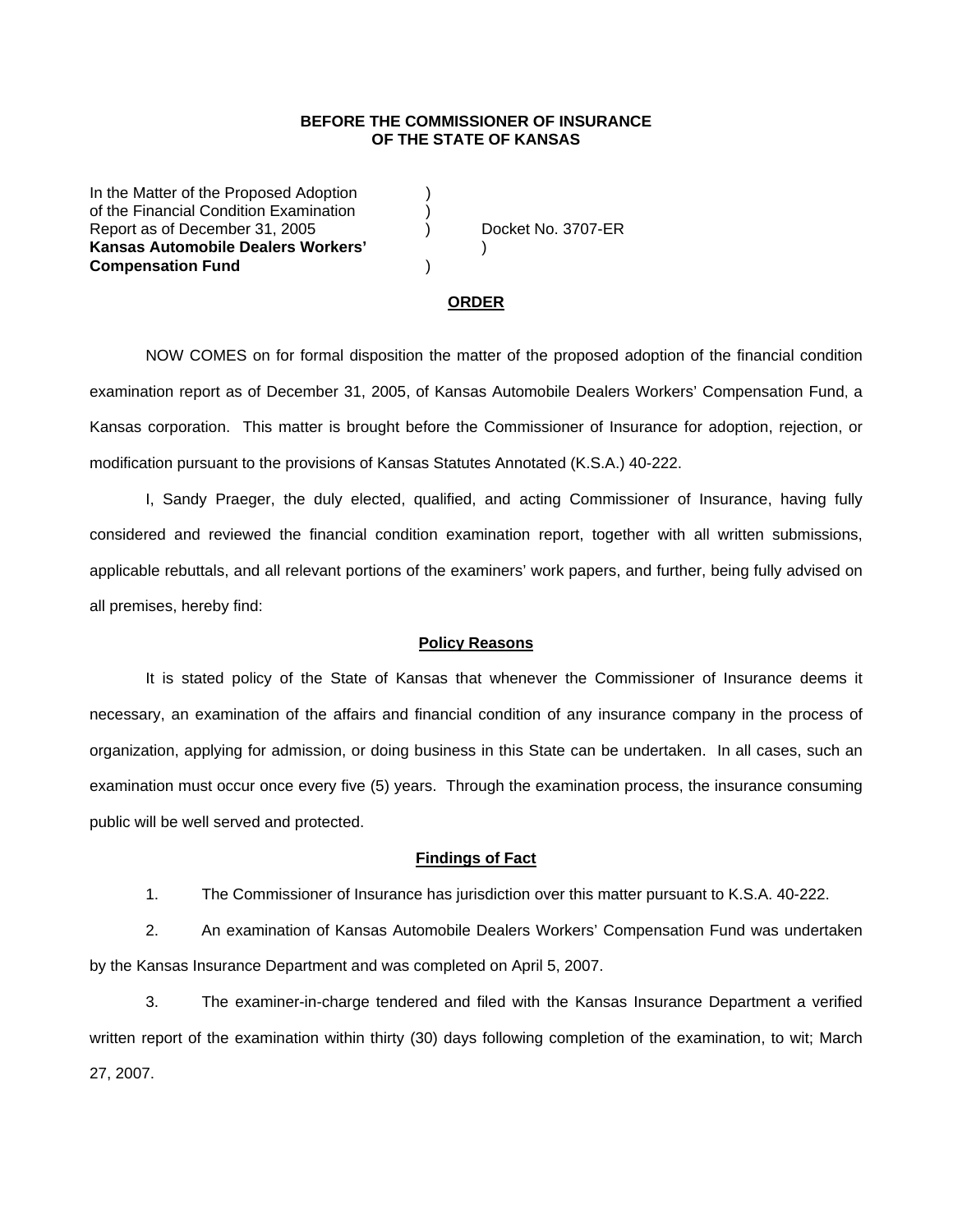4. Following receipt of the verified report, the Kansas Insurance Department transmitted the report to Kansas Automobile Dealers Workers' Compensation Fund on April 5, 2007, with a duly executed notice advising the company of its opportunity to prepare and submit to the Kansas Insurance Department a written submission or rebuttal with respect to any and all matters contained in the report. Kansas Automobile Dealers Workers' Compensation Fund was further advised that any written submission or rebuttal needed to be filed with the Kansas Insurance Department no later than thirty (30) days after receipt of the verified report.

 5. Kansas Automobile Dealers Workers' Compensation Fund filed a written rebuttal of the verified report on May 4, 2007.

 6. The Kansas Insurance Department agreed to make certain changes and transmitted the revised report to Kansas Automobile Dealers Workers' Compensation Fund on August 10, 2007, with a duly executed notice advising the company of its opportunity to prepare and submit to the Kansas Insurance Department a written submission or rebuttal with respect to any and all matters contained in the report. Kansas Automobile Dealers Workers' Compensation Fund was further advised that any written submission or rebuttal needed to be filed with the Kansas Insurance Department no later than ten (10) days after receipt of the verified report.

 7. Kansas Automobile Dealers Workers' Compensation Fund filed a written acceptance of the verified report on August 24, 2007.

8. Based upon the written submission tendered by Kansas Automobile Dealers Workers' Compensation Fund, the company took no exceptions to matters contained in the verified report.

 9. Within thirty (30) days of the end of the time period allowed for written submission or rebuttal, the Commissioner of Insurance fully reviewed the report, together with all written submissions and rebuttals provided by Kansas Automobile Dealers Workers' Compensation Fund. The Commissioner of Insurance further reviewed all relevant workpapers.

 10. No other written submissions or rebuttals were submitted by Kansas Automobile Dealers Workers' Compensation Fund.

### **Conclusion of Law**

11. K.S.A. 40-222(k)(2) provides:

"Within 30 days of the end of the period allowed for the receipt of written submissions or rebuttals, the commissioner shall fully consider and review the report, together with any written